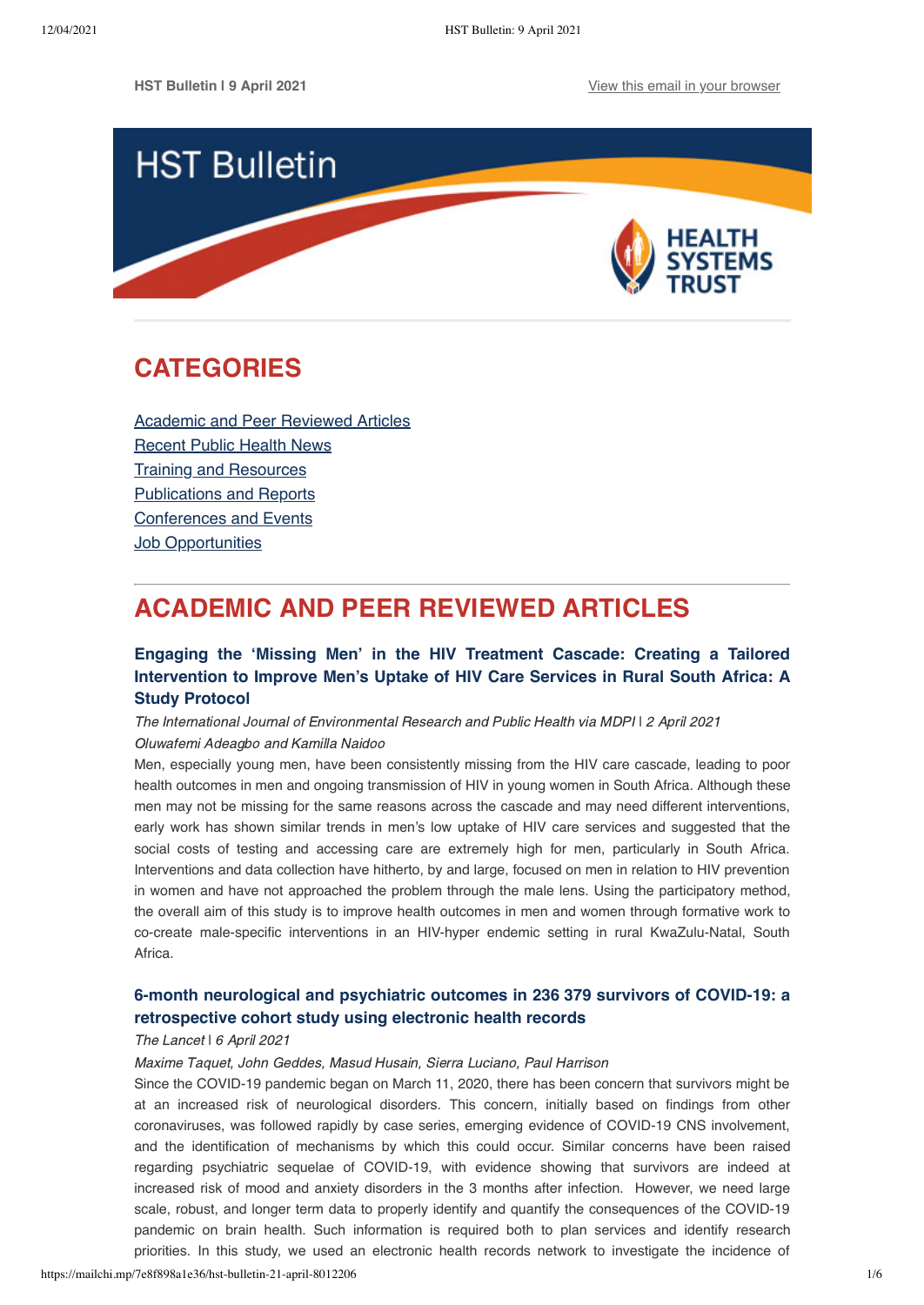neurological and psychiatric diagnoses in survivors in the 6 months after documented clinical COVID-19 infection, and we compared the associated risks with those following other health conditions.

### **[Comparison of seven commercial SARS-CoV-2 rapid point-of-care antigen tests: a](https://www.thelancet.com/journals/lanmic/article/PIIS2666-5247(21)00056-2/fulltext) single-centre laboratory evaluation study**

#### The Lancet Microbe *ǀ* 7 April 2021

The ongoing SARS-CoV-2 pandemic continues to challenge public health systems worldwide. In the absence of global vaccine availability or effective drugs, virus detection by real-time RT-PCR (RT-rtPCR) has been widely adopted to enable non-pharmaceutical interventions based on case finding and contact tracing. Because of its high sensitivity and specificity, RT-rtPCR is the gold standard for SARS-CoV-2 detection. RT-rtPCR is a laboratory-based procedure that requires sophisticated equipment, trained personnel, and logistical planning for sample shipment and results communication. Timeliness of results is crucial for the control of onward transmission, due to shedding of infectious virus mainly occurring around the time of symptom onset. However, delays in obtaining RT-rtPCR results are widespread, and they are compounded by the increasing demand for RT-rtPCR tests that are certified for in-vitro diagnostic application, which creates supply bottlenecks and a shortfall of overall testing capacity in many countries.

## **[Sexual and reproductive health self-care in humanitarian and fragile settings: Where](https://reliefweb.int/sites/reliefweb.int/files/resources/s13031-021-00358-5.pdf) should we start?**

#### Reliefweb *ǀ* 8 April 2021

#### Nguyen Tran, Hannah Tappis, Pierre Moon, Megan Christofield, Angela Dawson

Recent crises have accelerated global interest in self-care interventions. This debate paper aims to raise the issue of sexual and reproductive health (SRH) self-care and invites members of the global community operating in crisis-affected settings to look at potential avenues in mainstreaming SRH self-care interventions. We start by exploring self-care interventions that could align with well-established humanitarian standards, such as the Minimum Initial Service Package (MISP) for Sexual and Reproductive Health in Crises, point to the potential of digital health support for SRH self-care in crisisaffected settings, and discuss related policy, programmatic, and research considerations. These considerations underscore the importance of self-care as part of the care continuum and within a wholesystem approach. Equally critical is the need for self-care in crisis-affected settings to complement other live-saving SRH interventions—it does not eliminate the need for provider-led services in health facilities. Further research on SRH self-care interventions focusing distinctively on humanitarian and fragile settings is needed to inform context-specific policies and practice guidance.

### **[Hemodynamic Response to High- and Low-Load Resistance Exercise in Patients](https://www.mdpi.com/1660-4601/18/8/3905/htm) with Coronary Artery Disease: A Randomized, Crossover Clinical Trial**

International Journal of Environmental Research and Public Health *ǀ* 8 April 2021

Tim Kambic, Vedran Hadžić, Mitja Lainscak

Cardiac rehabilitation (CR) is a recommended multidisciplinary intervention for the treatment and secondary prevention of cardiovascular diseases, with emphasis on improving patients' cardiovascular risk factors, exercise capacity, nutritional status, and psychosocial well-being. Exercise training represents a core component of CR, in which aerobic training is predominately prescribed and studied, whereas resistance training remains underused. Despite being recommended for >20 years the implementation of resistance training in clinical practice is still limited by the heterogeneous training protocols, including variation of intensity (30–80% of one repetition maximum (1-RM)), number of repetitions (8–20), rest periods between sets (30–90 s), and speed of repetitions (1–3 s per contraction). There also remains a concern about excessive changes in blood pressure (BP) and heart rate (HR), in particular when the patient is exercising with the Valsalva maneuver. All these issues reflect the lack of consensus between scientific organizations in different countries.

### **[Undisclosed exposure to antiretrovirals prior to treatment initiation: An exploratory](https://sajhivmed.org.za/index.php/hivmed/article/view/1200/2365) analysis**

#### Southern African Journal of HIV Medicine *ǀ* 8 April 2021

Lufuno Mavhandu-Ramarumo, Lisa Tambe, Nontokozo Matume, David Katerere, Pascal Bessong Considering evidence that treatment significantly reduces HIV transmission at the population level, the South African National Department of Health (SANDoH) introduced a Universal Test and Treat (UTT) programme in September 2016; a move whereby all tested persons enter treatment irrespective of the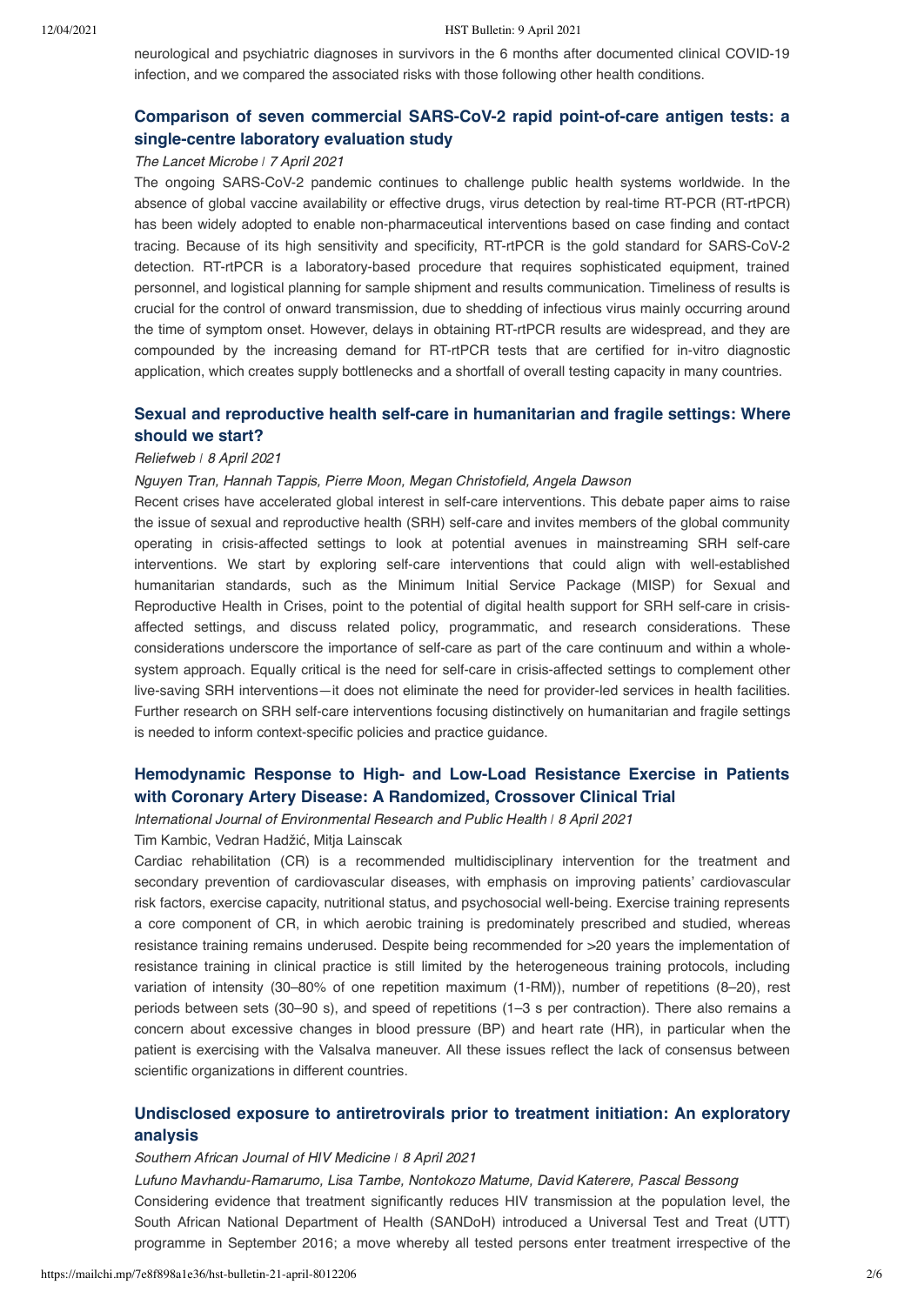#### 12/04/2021 HST Bulletin: 9 April 2021

initiating level of the CD4+ T-cell count. Several key assumptions are included in UTT. These include the fact that the tested person 'newly' diagnosed with HIV is naïve to antiretroviral therapy (ART) and is infected with a strain of HIV susceptible to the recommended first-line ART regimen. Further, it is assumed that the prevalence of circulating drug-resistant virus in the pre-treated population is negligible and will not impact treatment outcomes. The World Health Organization (WHO) categorises the pre-treatment -drugresistance at the population level as low if the incidence of drug resistance < 5%; moderate if 5% – 15% and high if  $> 15$ %. In South Africa (SA), the level of drug resistance in the pre-treated population has increased over time but is heterogeneous across and within provinces.

#### **[\(Return to Top\)](#page-0-1)**

## <span id="page-2-0"></span>**RECENT PUBLIC HEALTH NEWS**

## **[Damning report on Eastern Cape Health Department's mental health programme](https://www.dailymaverick.co.za/article/2021-04-05-damning-report-on-eastern-cape-health-departments-mental-health-programme-shows-little-to-no-progress/) shows little to no progress**

#### Maverick Citizen *ǀ* 5 April 2021

In three years, the Eastern Cape Department of Health has made dismal progress in improving the mental health services in the province. The mental health programme was placed under administration in 2018 after a Health Ombudsman report. A damning report on the lack of progress made in improving the Eastern Cape's mental health programme has revealed that apart from advertising for a director post and succeeding in preventing stockouts, very little progress has been made in improving the public sector's mental health services in the past three years. The report was also submitted to the Health Committee of the Eastern Cape Legislature.

#### **[Western Cape forging ahead with bid to procure more coronavirus vaccines](http://www.sabcnews.com/sabcnews/western-cape-forging-ahead-with-bid-to-procure-more-coronavirus-vaccines/)**

#### SABC News *ǀ* 6 April 2021

Western Cape Premier, Alan Winde, says provincial health officials are continuing in their attempts to procure more coronavirus vaccines. The province, despite being supplied by national government with vaccines, is working towards independently procuring more doses to aid in the country's fight against the spread of COVID-19. Winde says, "I [we] need to have many more vaccines so we can get back to work. Of course it is a competitive place as we as a province are trying to procure our own vaccines. At the end of the month we had 28 companies and wholesalers that we contacted." "I suppose we use the Sisonke programme to see our readiness. We are expecting another 30 000 vaccines now as part of the J&J rollout. As soon as we get vaccines we can start rolling them out to other citizens at risk and then start working through our priorities," explains Winde.

#### **[South Africa signs deal for 20 million Pfizer COVID-19 doses](https://www.reuters.com/article/us-health-coronavirus-safrica-pfizer/south-africa-signs-deal-for-20-million-pfizer-covid-19-doses-idUSKBN2BT0ZM?feedType=mktg&feedName=healthNews&WT.mc_id=Partner-Google)**

#### Publication | 6 April 2021

South Africa has signed an agreement with Pfizer Inc for 20 million dual shot COVID-19 vaccine doses, a government official told Reuters on Tuesday, boosting plans to start mass vaccinations from April. The deal is another fillip for the country worst hit by COVID-19 infections in Africa as it adds to the 31 million single-shot doses from Johnson & Johnson which the government approved on Thursday. The first batch from Pfizer is expected to arrive later in April, Anban Pillay, Deputy Director-general at the Department of Health, told Reuters, but he did not comment on the price. The government is buying the J&J vaccine for \$10 per dose. After the Pfizer deal, the government will have enough to vaccinate roughly 41 million people out of its total population of 60 million. The country has also been allocated 12 million shots under the World Health Organization's COVAX scheme and is likely to get doses for 10 million people from the African Union's AVATT initiative. It is not clear whether the COVAX and AVATT doses will be a single shot, dual shot or a mix of both. Health experts have urged the government to scale up its vaccination programme in the light of speculation that Africa's most industrialized country is likely to be hit by a third wave of infections in the winter months of June and July.

#### **[Suicide nation: We are humans, not numbers](https://www.dailymaverick.co.za/article/2021-04-06-suicide-nation-we-are-humans-not-numbers/)**

#### Maverick Citizen | 6 April 2021

This weekend the Sunday Times reported on a horrific human tragedy. In case you skipped over page 5, here's what happened. In the middle of last week, 32-year-old Russel Makhubela poisoned his two-year-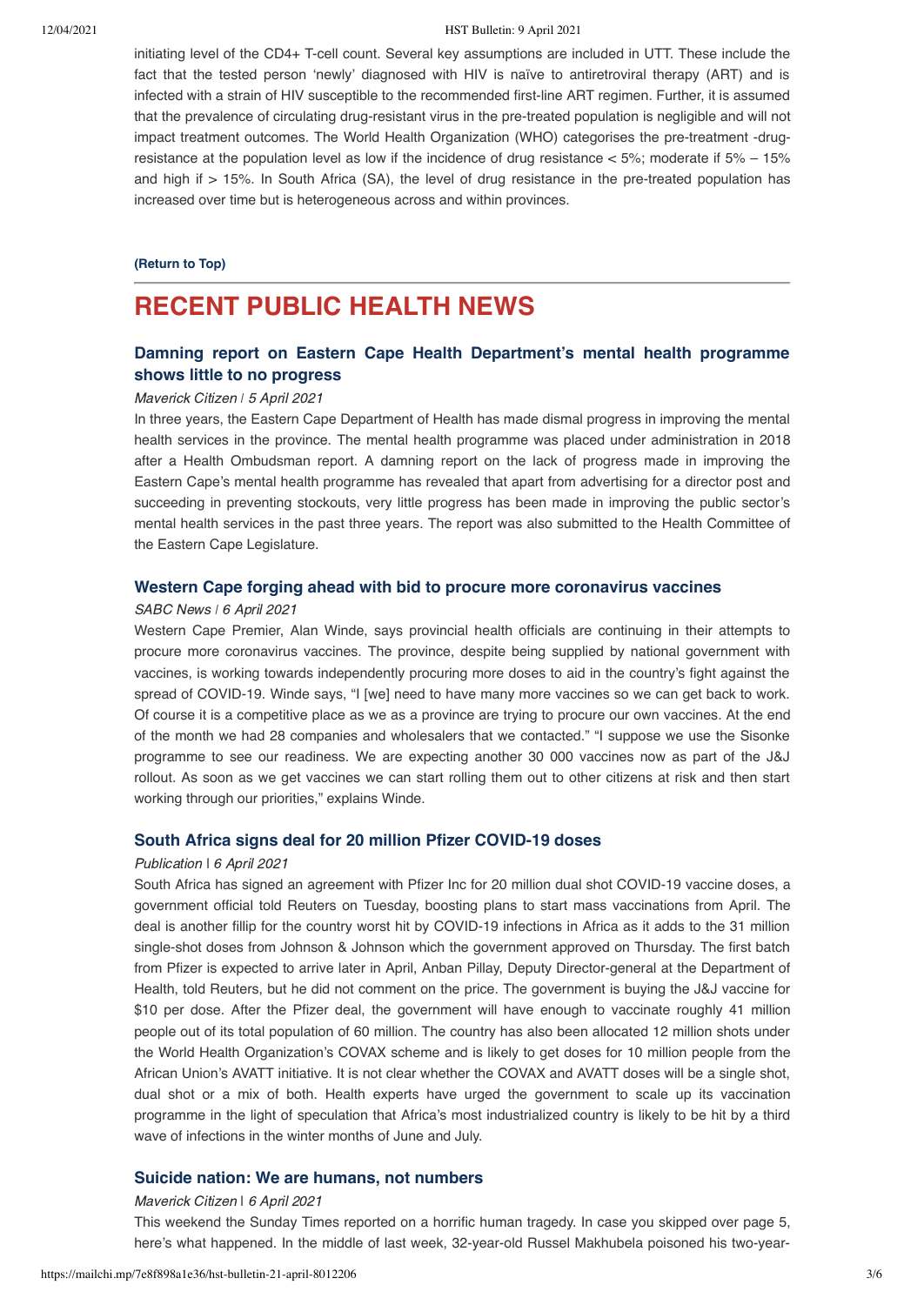#### 12/04/2021 HST Bulletin: 9 April 2021

old daughter Phiwokuhle and tried to kill himself at the same time. That morning, as he went out to collect wood to heat their small shack, he had told his wife. Thanduzile, that he was "tired of struggling". The couple live in the sprawling informal settlement of Lawley, south of Johannesburg, and on the day Thanduzile reported: "My husband came back and said, 'What's the use of collecting firewood, because at the end of the day we will have nothing to eat tomorrow'." Russel had complained of "the burden" (read indignity) of being the breadwinner but always having to ask his sister for money. He had previously been a security officer, but his registration had lapsed as he couldn't afford the fees.

## **[Over a third of Covid-19 survivors experience a neurological or mental-health](https://www.businessinsider.co.za/one-third-neurological-mental-health-condition-6-month-after-covid-2021-4) condition in the 6 months after infection – study**

#### Business Insider | 7 April 2021

One in three people infected with Covid-19 develop a neurological or mental-health condition in the six months after, a large study published in Lancet Psychiatry on Wednesday found. Diagnoses for these conditions were on average 44% more common after Covid-19 than after flu, and the risk increased with the severity of illness, particularly for neurological disorders, the study authors from Oxford University said. The study looked at more than 236,000 electronic health records, mostly belonging to Americans, and compared people who had Covid-19 with those who hadn't.

#### **[Ivermectin for Covid-19: Compound may be made up on prescription from doctors](https://www.timeslive.co.za/news/south-africa/2021-04-07-ivermectin-for-covid-19-compound-may-be-made-up-on-prescription-from-doctors/)**

#### Times Live | 7 April 2021

Ivermectin may now be used in SA for the treatment of Covid-19. That is the upshot of a settlement agreement, made an order of court, in four applications against the SA Health Products Regulatory Authority (Sahpra). In terms of the agreement, the anti-parasitic drug can now be "compounded" and prescribed legally for the treatment of specific patients. Doctors no longer have to use the "compassionate use" programme, initiated by Sahpra earlier this year, in which doctors had to apply through the authority's Section 2 "compassionate use" programme (for unregistered medicines) for permission to use the drug to prevent and treat Covid-19.

#### **[Pandemic shows SA urgently needs universal health care: Zweli Mkhize](https://www.timeslive.co.za/politics/2021-04-07-pandemic-shows-sa-urgently-needs-universal-health-care-zweli-mkhize/)**

#### Times Live | 7 April 2021

Health minister Dr Zweli Mkhize says one of the glaring lessons highlighted by the deadly Covid-19 pandemic is the urgent need for universal health coverage (UHC) to ensure no-one is left behind. "The implementation of the National Health Insurance (NHI) is seen as a critical intervention that will assist in restructuring the core components of the health system. "In turn, this will allow for better use of and access to the capacity available in the health sector with better prioritisation of the vulnerable," said Mkhize.

#### **[\(Return to Top\)](#page-0-1)**

## <span id="page-3-0"></span>**TRAINING AND RESOURCES**

#### **[Health Systems Training Institute](http://www.hstinstitute.co.za/)**

The Health Systems Training Institute (HSTi) offers innovative, tailored and application-driven clinical and non-clinical training solutions aimed at strengthening health systems at all levels and improving the quality of primary health care. Courses on offer include accredited short programmes, non-accredited short programmes and full NQF programmes.

**[\(Return to Top\)](#page-0-1)**

## **PUBLICATIONS AND REPORTS**

## **[Meeting report of the WHO expert consultation on drug-resistant tuberculosis](https://www.who.int/publications/i/item/9789240022195) treatment outcome definitions, 17-19 November 2020**

The World Health Organization (WHO) held an online consultation on the definitions of drug-resistant tuberculosis (DR-TB) treatment outcomes, on 17–19 November 2020. Organized by the WHO Global TB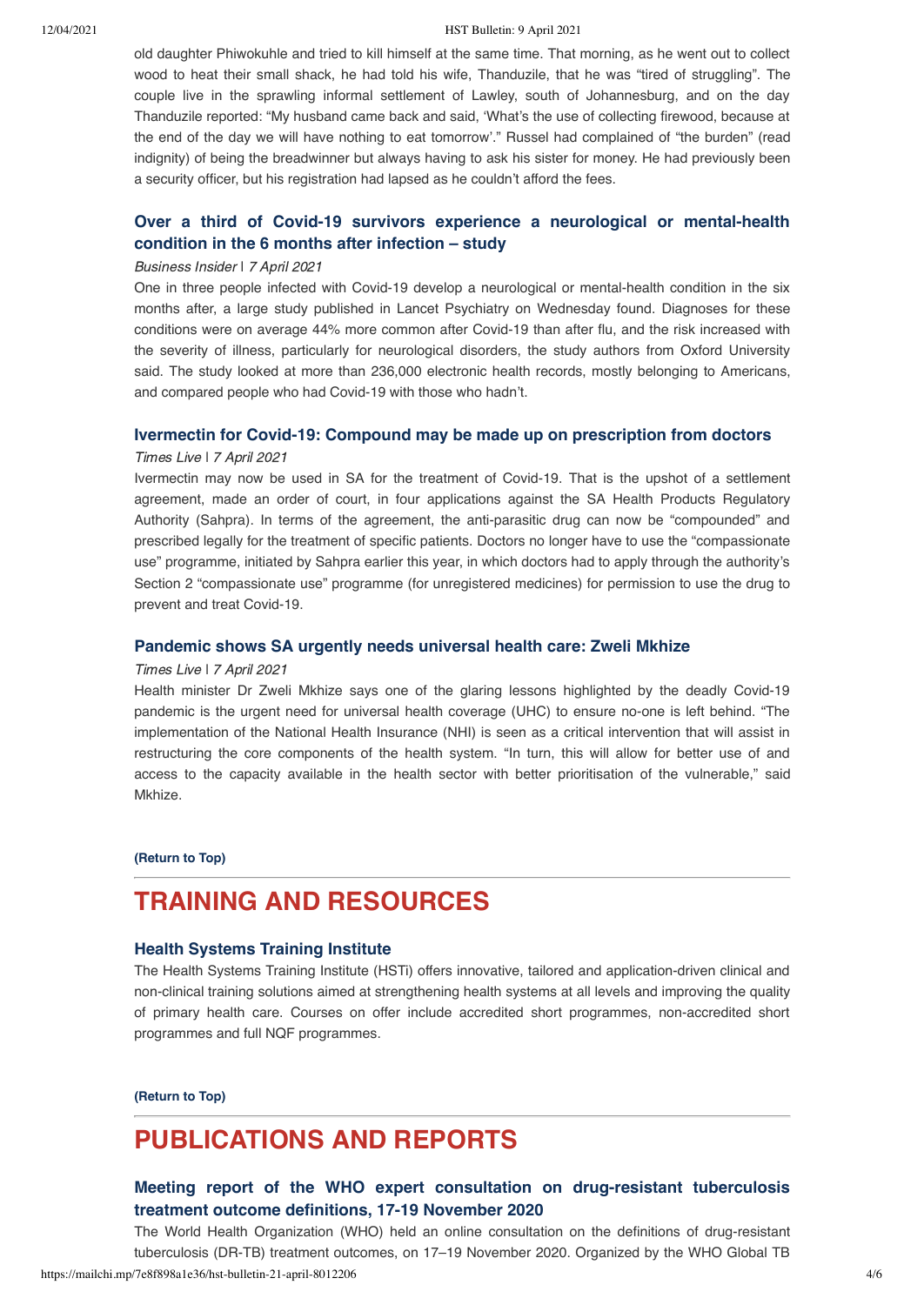12/04/2021 HST Bulletin: 9 April 2021

Programme, Geneva, Switzerland, the consultation was attended by around 70 participants, representing countries, bilateral and multilateral agencies, international organizations, nongovernmental organizations, civil society and academia. The consultation discussed recent and potential future developments in treatment regimens for both DR-TB and drug-susceptible TB (DS-TB) and considered possible changes to the treatment outcome definitions needed for programmatic monitoring.

## **[Checklists to Assess vulnerabilities in Health Care Facilities in the Context of](https://www.who.int/publications/i/item/checklists-vulnerabilities-health-care-facilities-climate-change) Climate Change**

Designed as a complementary tool to the WHO Guidance for climate-resilient and environmentally sustainable health care facilities, the primary purpose of this document is to support health care facility managers and other health workers in establishing a baseline with regards to climate change resilience in health care facilities. It also aims to inform the design of interventions to strengthen overall resilience and conduct vulnerability assessments in health care facilities.

**[\(Return to Top\)](#page-0-1)**

# <span id="page-4-0"></span>**CONFERENCES AND EVENTS**

**[The Annual Meeting for the Global Research Council](https://10times.com/e1sk-39p0-6dfs)**

24 – 27 May 2021

**[\(Return to Top\)](#page-0-1)**

# <span id="page-4-1"></span>**JOB OPPORTUNITIES**

**[HEALTH SYSTEMS RESEARCH: Lab Technician \(2 positions\)](https://www.hst.org.za/Pages/Lab-Technician-(HSR).aspx)** Closing Date: 15 April 2021

**[HEALTH SYSTEMS TRUST \(FRESH\): Research Nurse](https://www.hst.org.za/Pages/PoResearch-Nurse-HST.aspx)**

Closing Date: 20 April 2021

**[\(Return to Top\)](#page-0-1)**



Copyright © 2019 HEALTH SYSTEMS TRUST, All rights reserved.

**Our mailing address is:** hst@hst.org.za

Want to change how you receive these emails? You can [update your preferences](https://hst.us14.list-manage.com/profile?u=72d7614ab973e486252cafb97&id=ac4ca52ce0&e=[UNIQID]&c=39200c059b) or [unsubscribe from this list](https://hst.us14.list-manage.com/unsubscribe?u=72d7614ab973e486252cafb97&id=ac4ca52ce0&e=[UNIQID]&c=39200c059b)